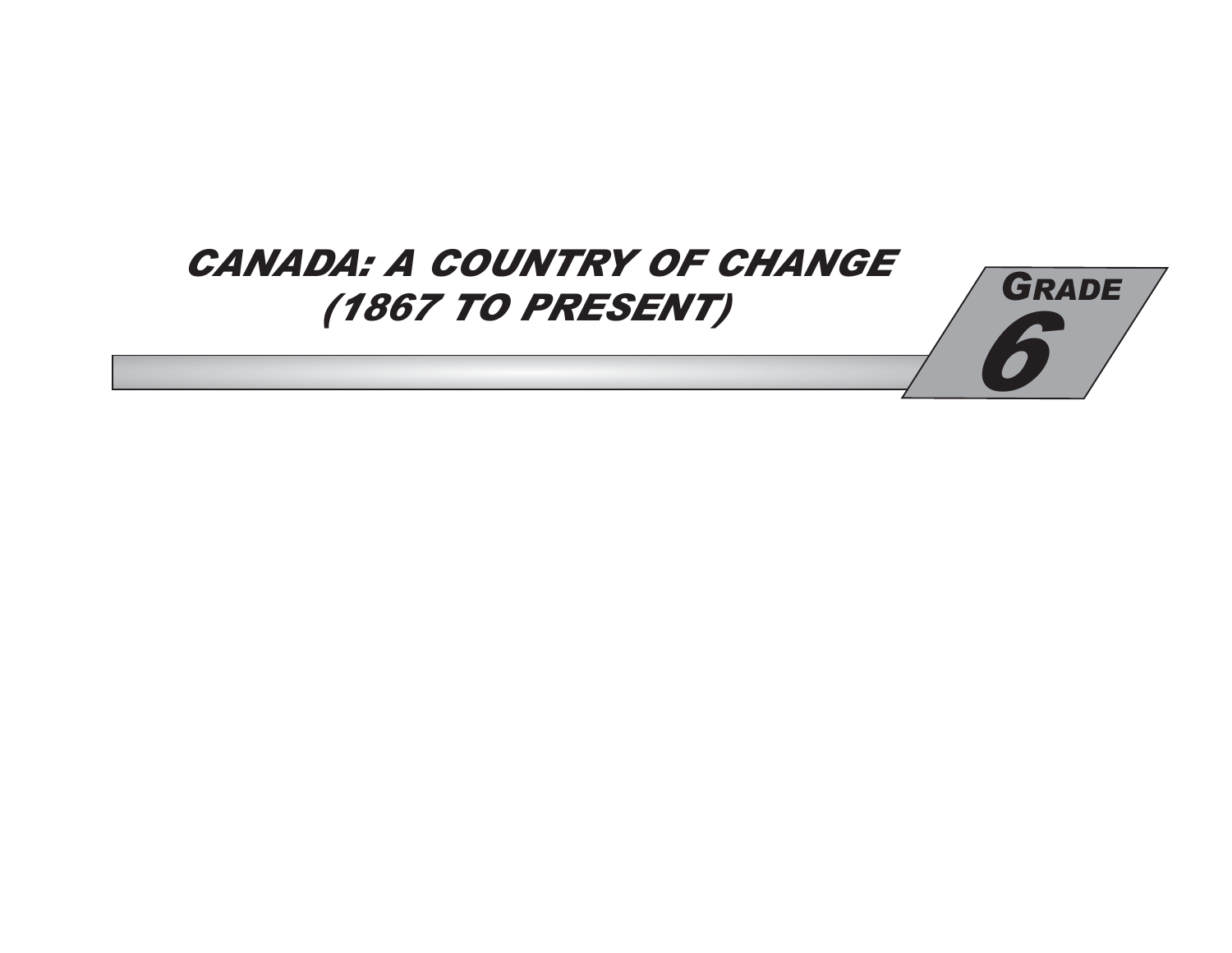

## **Canada: A Country of Change (1867 to Present)**

ade Overview

Grade 6 students focus on people and events in Canada from Confederation to the present. They explore the changing character of this country as they examine territorial expansion, the role of immigration, and the evolving relationships between First Nations, Inuit, and Métis peoples and the Canadian government. Students learn about democratic processes and study the emergence of Canada as a culturally diverse, bilingual, and democratic society. They focus on Canadian questions regarding the environment, citizenship, identity, and diversity. Students also consider contemporary world events that have GLO shaped Canadian society. As they explore Canada's past and The Land: **Places and People** present, they enhance their awareness of democratic ideals and their understanding of Canadian citizenship.



# **Grade Overview**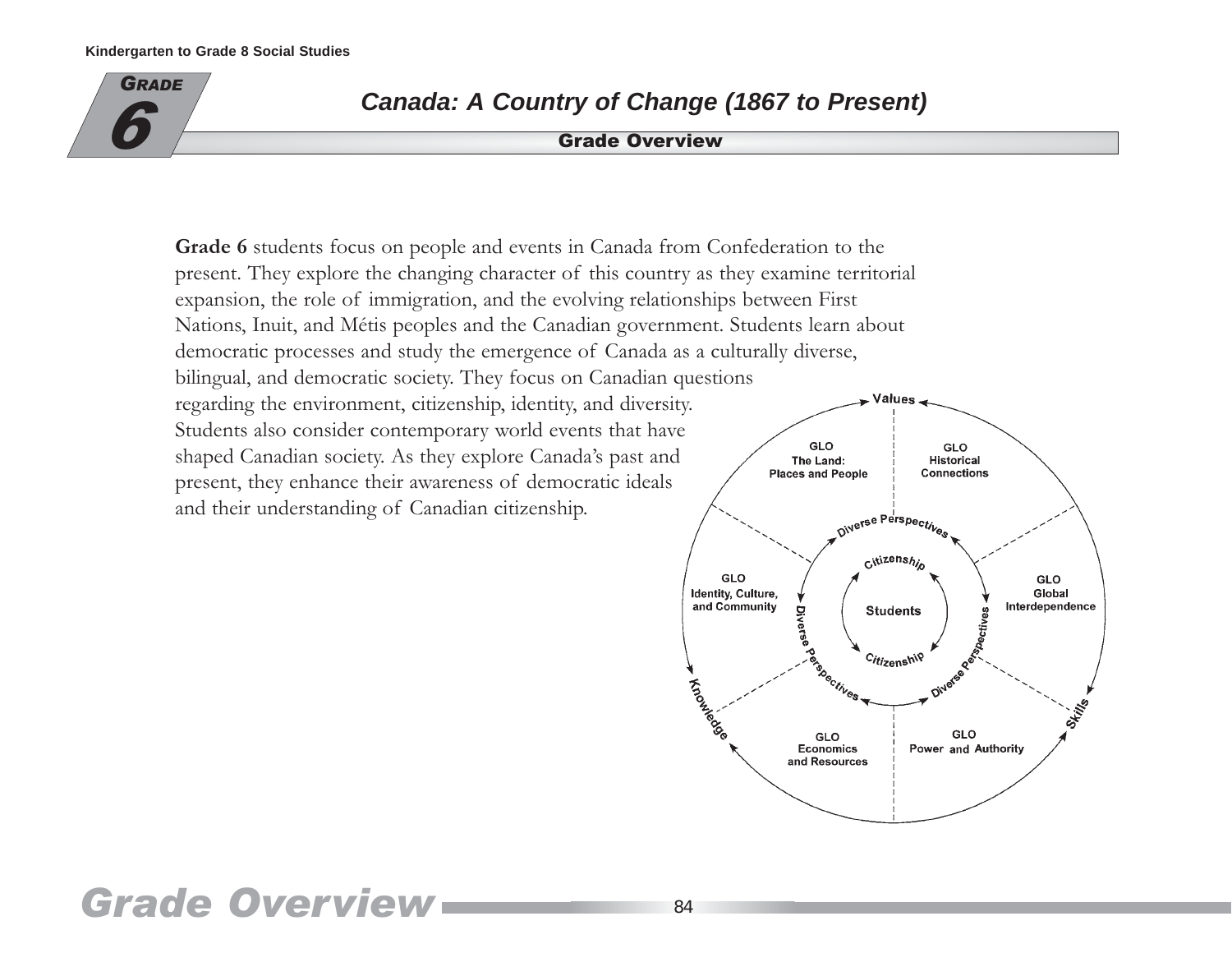## **Canada: A Country of Change (1867 to Present)**

#### **Cluster Overview**

#### **Cluster 1: Building a Nation** (1867 to 1914)

Students examine life in post-Confederation Canada. They explore the expansion of Canada through the addition of new provinces and territories, including the influence of individuals and events of this time. Students focus on the entry of Manitoba into Confederation, establishment of treaties and reserves. building of railroads, role of the North West Mounted Police, the 1885 Resistance, and the gold rushes. Students consider the impact of immigration and hardships faced by new settlers. They also study cultural diversity, including the evolving relationships between First Nations, Inuit, and Métis peoples and the Canadian government, and relationships between anglophones and francophones.

#### **Cluster 2: An Emerging Nation** (1914 to 1945)

Students examine Canada as a newly emerging nation. This study includes a focus on the Winnipeg General Strike, the Depression, the causes and events of the two World Wars, and Canada's involvement in these wars. Students explore social, political, and economic changes that occurred during this period, such as women's suffrage, urbanization, and technological developments.

#### **Cluster 3: Shaping Contemporary Canada (1945 to Present)**

Students explore factors that have shaped contemporary Canadian life. This study includes a focus on the impact of global events and forces, Canadian involvement in international organizations and world conflicts, and the impact of technological and industrial advancements. Students also study developments regarding Aboriginal rights and the evolution of Canada as a bilingual and multicultural nation.

#### **Cluster 4: Canada Today: Democracy, Diversity, and the Influence of the Past**

Students explore Canadian governance, citizenship, and identity, and the ideals, responsibilities, and rights of democracy. This study includes a focus on electoral processes, as well as federal, provincial, First Nations, and municipal governments, and the responsibilities of elected representatives. Students examine issues related to the protection and expression of culture and identity and the role of various groups and organizations in the promotion of identity and democratic rights. Students also consider the influence of the natural environment, as well as the contributions of past generations in shaping modern-day Canada.

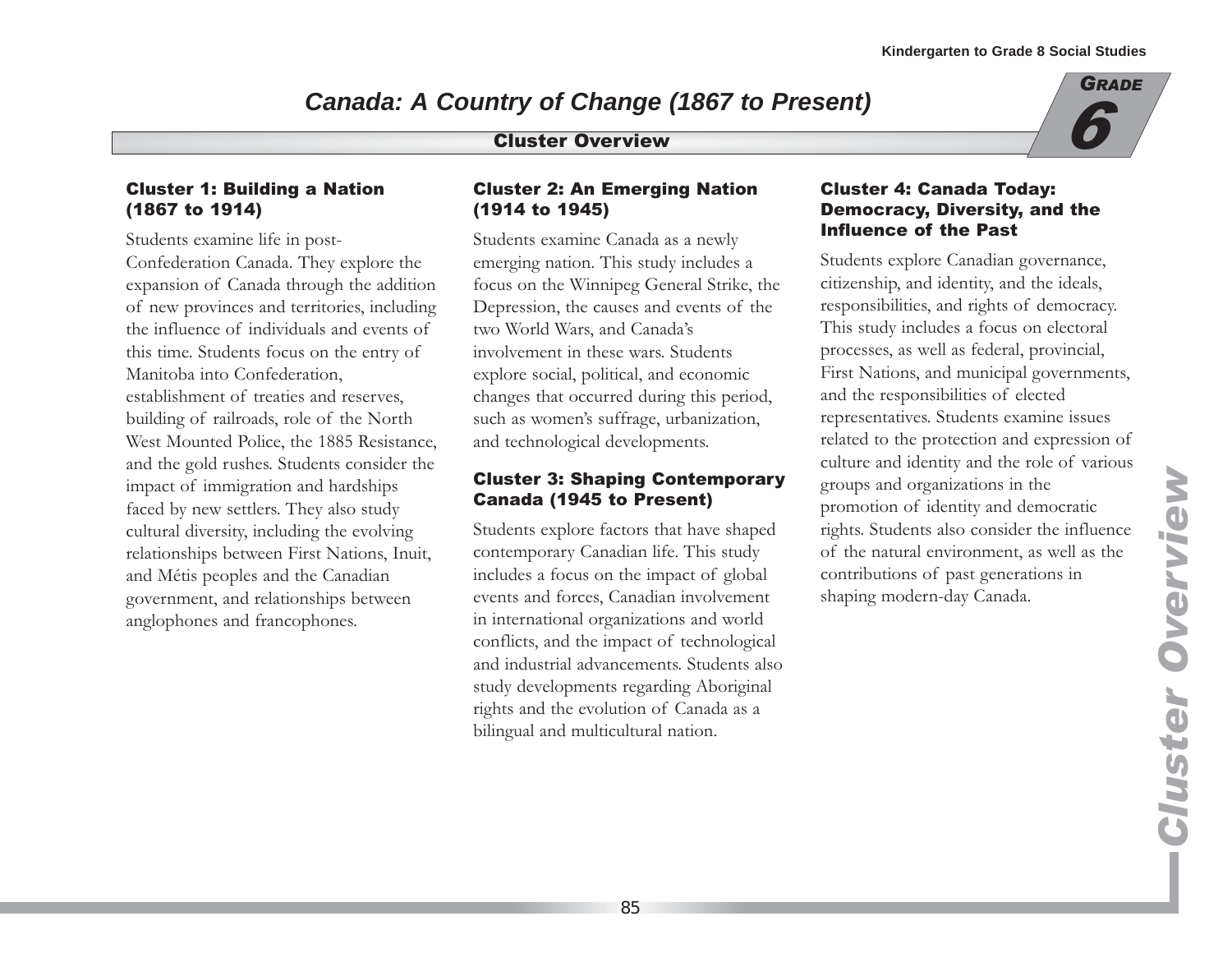

#### **Skills for Active Democratic Citizenship**

Citizenship skills enable students to develop good relations with others, to work in cooperative ways toward achieving common goals, and to collaborate with others for the well-being of their communities. These interpersonal skills focus on cooperation, conflict resolution, taking responsibility, accepting differences, building consensus, negotiation, collaborative decision making, and learning to deal with dissent and disagreement.

#### **Skills for Managing Information and Ideas**

Information-management skills enable students to access, select, organize, and record information and ideas using a variety of sources, tools, and technologies. These skills include inquiry and research skills that enhance historical and geographical thinking.

### **Social Studies Skills**

|               | <b>Active Democratic Citizenship</b>                                                                                                  |               |                                                                                                                                          |
|---------------|---------------------------------------------------------------------------------------------------------------------------------------|---------------|------------------------------------------------------------------------------------------------------------------------------------------|
|               | Students will                                                                                                                         |               |                                                                                                                                          |
| $6 - S - 100$ | Collaborate with others to establish and<br>carry out group goals and responsibilities.                                               | $6 - S - 106$ | Treat places and objects of historical<br>significance with respect.                                                                     |
| $6 - S - 101$ | Use a variety of strategies to resolve<br>conflicts peacefully and fairly.<br>Examples: clarification, negotiation,<br>compromise     |               | Examples: burial grounds, memorials,<br>artifacts                                                                                        |
| $6 - S - 102$ | Make decisions that reflect fairness and<br>equality in their interactions with others.                                               |               |                                                                                                                                          |
| $6 - S - 103$ | Make decisions that reflect care, concern,<br>and responsibility for the environment.                                                 |               |                                                                                                                                          |
| 6-S-104       | Negotiate constructively with others to<br>build consensus and solve problems.                                                        |               |                                                                                                                                          |
| $6 - S - 105$ | Recognize bias and discrimination and<br>propose solutions.                                                                           |               |                                                                                                                                          |
|               | <b>Managing Information and Ideas</b>                                                                                                 |               |                                                                                                                                          |
| $6 - S - 200$ | Select information from a variety of oral,<br>visual, material, print, or electronic sources.<br>Examples: maps, atlases, art, songs, | $6 - S - 204$ | Create timelines and other visual organizers<br>to sequence and represent historical figures,<br>relationships, or chronological events. |
|               | artifacts, narratives, legends, biographies,<br>historical fiction                                                                    | $6 - S - 205$ | Construct maps that include a title, legend,<br>compass rose, scale, and latitude and                                                    |
| $6 - S - 201$ | Organize and record information in a<br>variety of formats and reference sources<br>appropriately.                                    | $6 - S - 206$ | longitude.<br>Select and interpret various types of maps<br>for specific purposes.                                                       |
|               | Examples: maps, charts, outlines, concept<br>maps                                                                                     | 6-S-207       | Use latitude and longitude to locate and<br>describe places on maps and globes.                                                          |
| $6 - S - 202$ | Distinguish between primary and secondary<br>information sources for research.                                                        | 6-S-207A      | Use traditional knowledge to read the land.                                                                                              |
| $6 - S - 203$ | Select and use appropriate tools and<br>technologies to accomplish tasks.                                                             | $6 - S - 208$ | Orient themselves by observing the<br>landscape, using traditional knowledge, or<br>using a compass or other tools and<br>technologies.  |

## Skills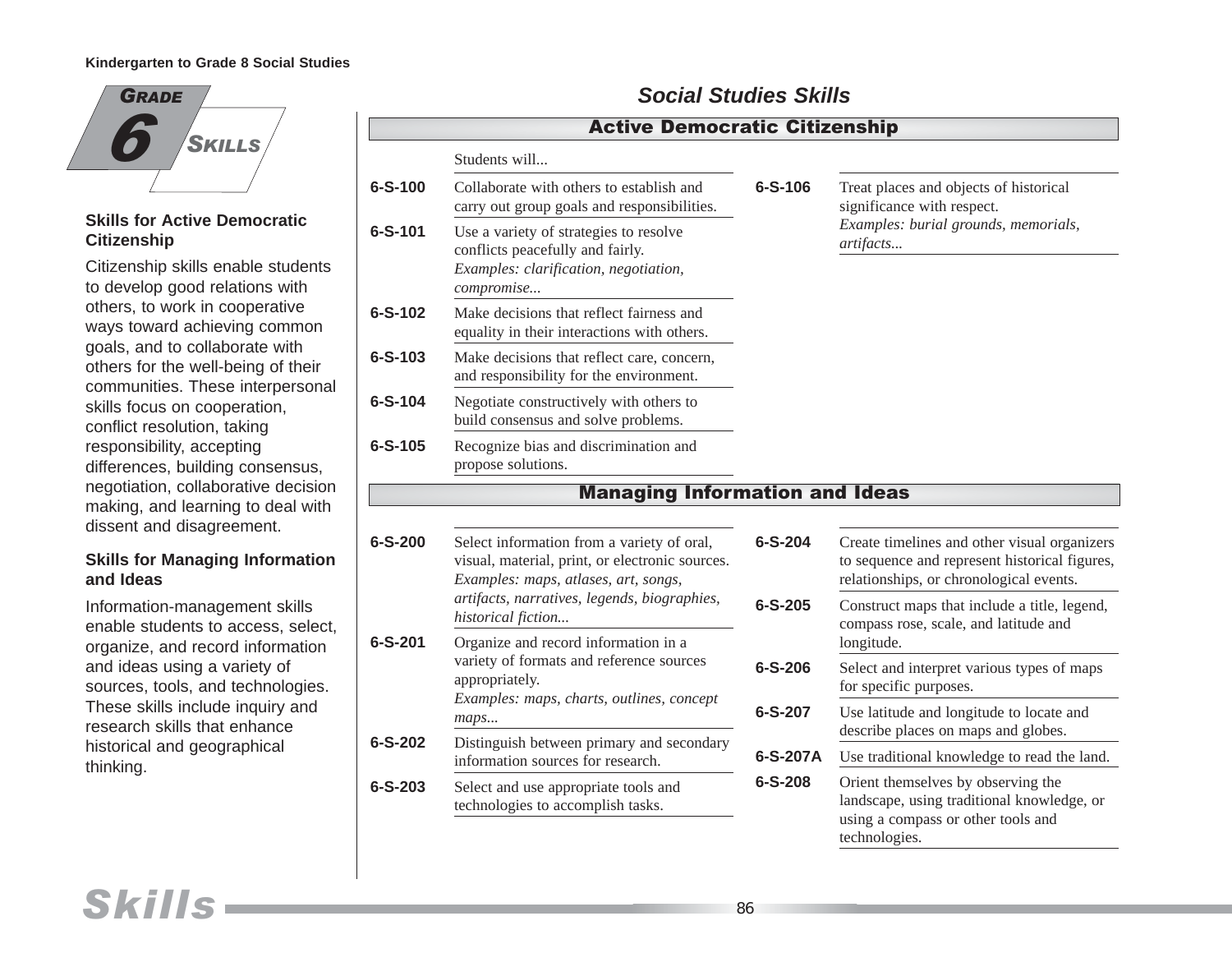**SKILLS** 

6

GRADE

### **Social Studies Skills**

#### **Critical and Creative Thinking**

#### Students will...

| 6-S-300       | Plan topics, goals, and methods for<br>historical inquiry and research.                                                | $6 - S - 306$ |
|---------------|------------------------------------------------------------------------------------------------------------------------|---------------|
| $6 - S - 301$ | Evaluate the advantages and disadvantages<br>of solutions to a problem.                                                | $6 - S - 307$ |
| $6 - S - 302$ | Draw conclusions based on research and<br>evidence.                                                                    | $6 - S - 308$ |
| $6 - S - 303$ | Evaluate personal assumptions based on<br>new information and ideas.                                                   | $6 - S - 309$ |
| $6 - S - 304$ | Distinguish fact from opinion and<br>interpretation.                                                                   |               |
| $6 - S - 305$ | Observe and analyze material and visual<br>evidence for research.<br>Examples: artifacts, photographs, works of<br>art | $6 - S - 310$ |

| 6-S-306 | Assess the validity of information sources.<br><i>Examples: purpose, context, authenticity,</i><br>origin, objectivity, evidence, reliability |
|---------|-----------------------------------------------------------------------------------------------------------------------------------------------|
| 6-S-307 | Compare differing accounts of historical<br>events.                                                                                           |
| 6-S-308 | Compare diverse perspectives in a variety<br>of information sources.                                                                          |
| 6-S-309 | Interpret information and ideas in a variety<br>of media.<br>Examples: art, music, historical fiction,<br>drama, primary sources              |
| 6-S-310 | Recognize that interpretations of history<br>are subject to change as new information is<br>uncovered or acknowledged.                        |

## **Critical and Creative Thinking Skills**

Critical and creative thinking skills enable students to make observations and decisions, to solve problems, and to devise forwardthinking strategies. These skills involve making connections among concepts and applying a variety of tools. Critical thinking involves the use of criteria and evidence to make reasoned judgements. These judgements include distinguishing fact from opinion and interpretation, evaluating information and ideas, identifying perspectives and bias, and considering the consequences of decisions and actions. Creative thinking emphasizes divergent thinking, the generation of ideas and possibilities, and the exploration of diverse approaches to questions.

#### **Communication Skills**

Communication skills enable students to interpret and express ideas clearly and purposefully using a variety of media. These skills include the development of oral, visual, print, and media literacy, and the use of information and communication technologies for the exchange of information and ideas.

|               |                                                                                   | <b>Communication</b> |                                                         |
|---------------|-----------------------------------------------------------------------------------|----------------------|---------------------------------------------------------|
| $6 - S - 400$ | Listen to others to understand their<br>perspectives.                             | $6 - S - 405$        | Articulate their beliefs and perspectives on<br>issues. |
| $6 - S - 401$ | Use language that is respectful of human<br>diversity.                            |                      |                                                         |
| $6 - S - 402$ | Persuasively express differing viewpoints<br>regarding an issue.                  |                      |                                                         |
| $6 - S - 403$ | Present information and ideas orally,<br>visually, concretely, or electronically. |                      |                                                         |
| $6 - S - 404$ | Elicit and clarify questions and ideas in<br>discussions.                         |                      |                                                         |

87

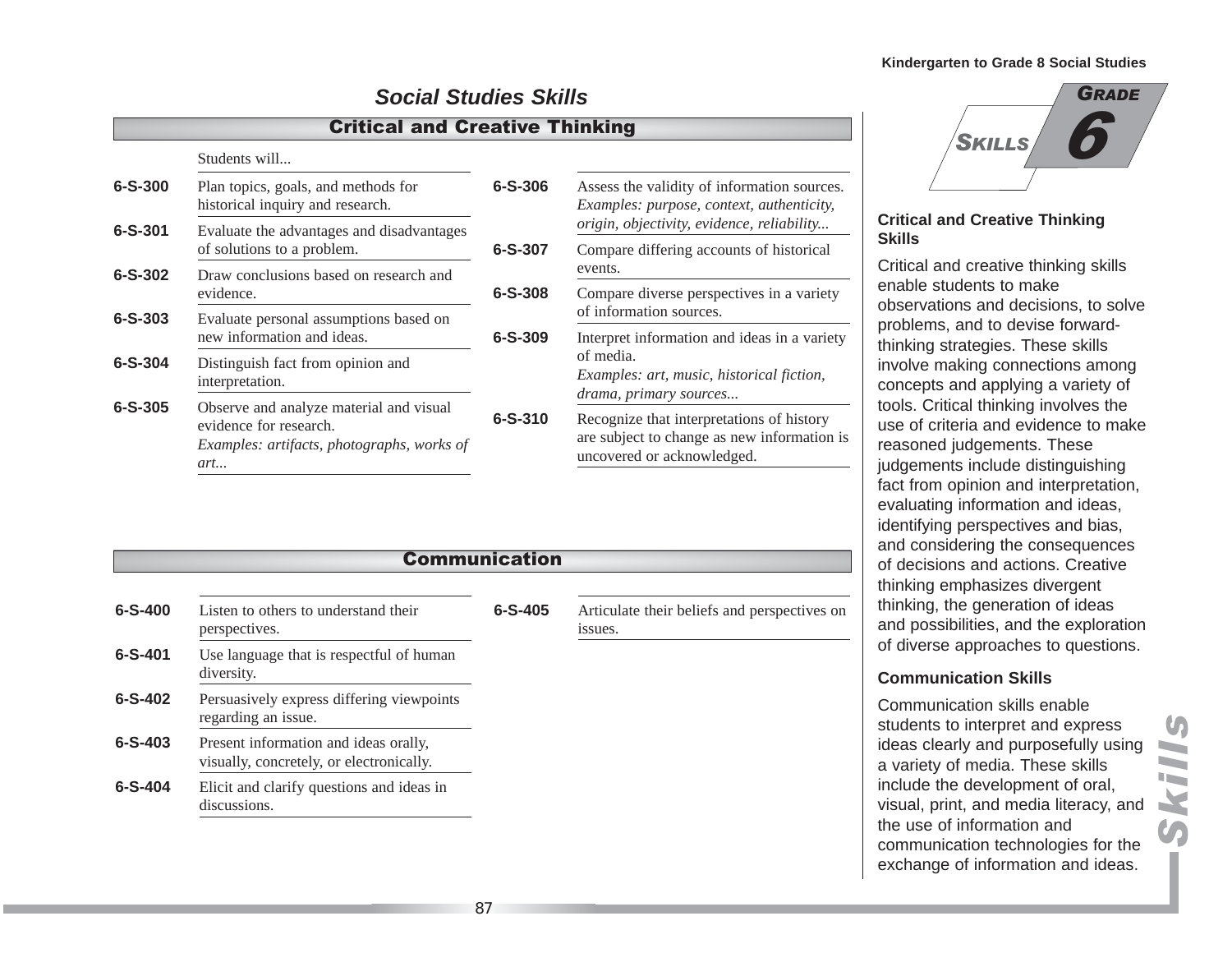

Students examine life in post-Confederation Canada. They explore the expansion of Canada through the addition of new provinces and territories, including the influence of individuals and events of this time. Students focus on the entry of Manitoba into Confederation, establishment of treaties and reserves, building of railroads, role of the North West Mounted Police, the 1885 Resistance, and the gold rushes. Students consider the impact of immigration and hardships faced by new settlers. They also study cultural diversity, including the evolving relationships between First Nations, Inuit, and Métis peoples and the Canadian government, and relationships between anglophones and francophones.

## **Cluster 1: Building a Nation (1867 to 1914)**

|                                                                                                                                                                                                                                                                  |                                                                                                                                                                                                                                  | <b>Knowledge</b>                                                                                                                                                   |                                                                                                                                                                                       |
|------------------------------------------------------------------------------------------------------------------------------------------------------------------------------------------------------------------------------------------------------------------|----------------------------------------------------------------------------------------------------------------------------------------------------------------------------------------------------------------------------------|--------------------------------------------------------------------------------------------------------------------------------------------------------------------|---------------------------------------------------------------------------------------------------------------------------------------------------------------------------------------|
|                                                                                                                                                                                                                                                                  | Students will                                                                                                                                                                                                                    |                                                                                                                                                                    |                                                                                                                                                                                       |
| 6-KC-001                                                                                                                                                                                                                                                         | Explain the significance of the British North<br>America Act.                                                                                                                                                                    | 6-KL-022                                                                                                                                                           | Locate on a map of Canada the major<br>landforms and bodies of water.                                                                                                                 |
|                                                                                                                                                                                                                                                                  | Examples: federal system of government,<br>constitutional monarchy, British-style<br>parliament                                                                                                                                  | 6-KL-023                                                                                                                                                           | Locate on a map the major settlements of<br>Rupert's Land and the original provinces of<br>Canada in 1867.                                                                            |
| 6-KC-002                                                                                                                                                                                                                                                         | Compare responsibilities and rights of citizens<br>of Canada at the time of Confederation to those<br>of today.<br>Include: Aboriginal peoples, francophones,<br>women.                                                          | 6-KH-027                                                                                                                                                           | Identify individuals and events connected with<br>Manitoba's entry into Confederation.<br>Include: Louis Riel, Red River Resistance,<br>Métis Bill of Rights, provisional government. |
| 6-KI-007                                                                                                                                                                                                                                                         | Give reasons for the establishment of treaties<br>and reserves and describe their impact on<br>individuals, families, and communities.<br>Examples: indigenous rights, no right to vote,<br>permission needed to leave a reserve |                                                                                                                                                                    | <b>6-KH-027F</b> Identify the roles of Father Noël-Joseph Ritchot<br>and Archbishop Alexandre-Antonin Taché in<br>Manitoba's entry into Confederation.                                |
|                                                                                                                                                                                                                                                                  |                                                                                                                                                                                                                                  | 6-KH-028                                                                                                                                                           | Identify causes, events, individuals, and<br>consequences of the 1885 Resistance.                                                                                                     |
| 6-KI-008<br>Identify various groups that immigrated to<br>Canada in the late nineteenth and early<br>twentieth centuries and give reasons for their<br>emigration.<br>Examples: African-Americans, Asians, British,<br>Central and Eastern Europeans, Icelanders |                                                                                                                                                                                                                                  | 6-KH-029                                                                                                                                                           | Describe the role of the North West Mounted<br>Police.                                                                                                                                |
|                                                                                                                                                                                                                                                                  | 6-KH-030                                                                                                                                                                                                                         | Relate stories about the gold rushes and<br>describe the impact of the gold rushes on<br>individuals and communities.<br>Examples: Fraser River, Cariboo, Klondike |                                                                                                                                                                                       |
| 6-KI-009                                                                                                                                                                                                                                                         | Describe ways in which immigration was<br>encouraged by and important to the Canadian<br>government from 1867 to 1914.                                                                                                           | 6-KH-031                                                                                                                                                           | Identify events and issues related to the<br>construction of the Canadian Pacific Railway.<br>Examples: workers and working conditions,                                               |
| 6-KI-010                                                                                                                                                                                                                                                         | Describe various challenges faced by new<br>immigrants to Canada.                                                                                                                                                                |                                                                                                                                                                    | Chinese labourers, construction difficulties,<br>mapping Canada                                                                                                                       |
|                                                                                                                                                                                                                                                                  | Examples: language, climate and environment,<br>differing laws and customs, discrimination,<br>physical and cultural isolation                                                                                                   | 6-KH-032                                                                                                                                                           | Identify contributions of Aboriginal leaders<br>from 1867 to 1914.<br>Examples: Gabriel Dumont, Mistahimaskwa                                                                         |
| 6-KI-011                                                                                                                                                                                                                                                         | Describe daily life on a prairie homestead<br>between 1890 and 1914.                                                                                                                                                             |                                                                                                                                                                    | (Big Bear), Pitikwahanapiwiyin (Poundmaker),<br>Isapomuxika (Crowfoot)                                                                                                                |
|                                                                                                                                                                                                                                                                  | Examples: survey system, role of women,<br>challenges facing early settlers, education                                                                                                                                           |                                                                                                                                                                    | (continued on the next page)                                                                                                                                                          |

## **Cluster 1**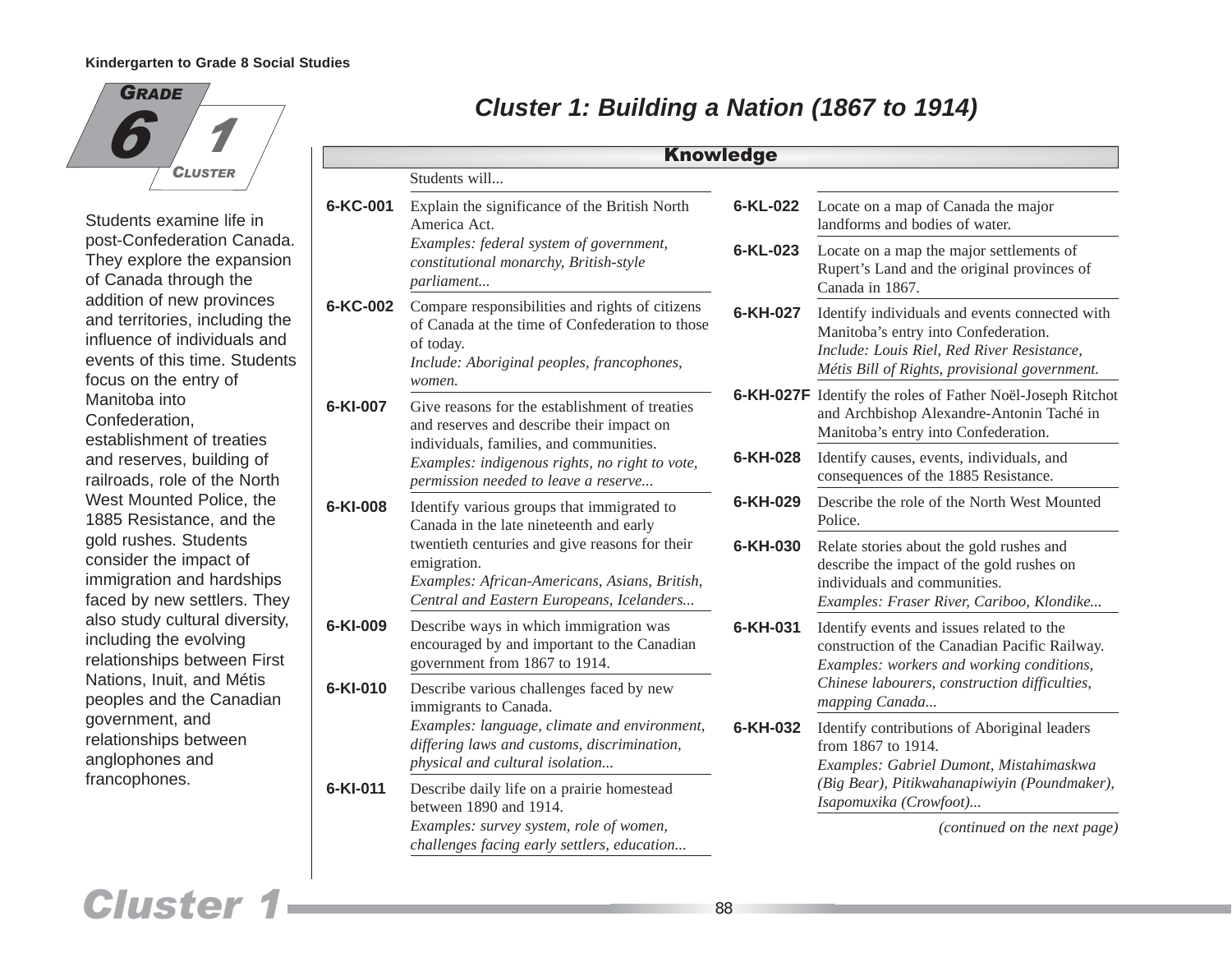#### **6-KH-033** Identify factors leading to the entry into Confederation of Manitoba, Northwest Territories, British Columbia, Prince Edward Island, Yukon, Saskatchewan, Alberta, Newfoundland and Labrador, and Nunavut, and specify the year of entry. **6-KH-034** Identify the prime ministers of Canada from 1867 to 1914 and give examples of their achievements. **6-KE-055** Explain the importance of agriculture in the development of Canada from 1867 to 1914. **Cluster 1: Building a Nation (1867 to 1914)** (continued) Students will... Knowledge (continued from the previous page) 6 GRADE  $\boldsymbol{\mathcal{I}}$ **CLUSTER**

#### **Values**

| 6-VC-001 | Appreciate the rights afforded by Canadian<br>citizenship.                               |
|----------|------------------------------------------------------------------------------------------|
| 6-VI-005 | Appreciate the importance of immigration in<br>the development of Canada.                |
| 6-VL-010 | Appreciate the efforts of people in early<br>Canada to overcome environmental hardships. |
| 6-VH-012 | Value the diverse stories and perspectives that<br>comprise the history of Canada.       |
| 6-VE-018 | Appreciate the importance of agriculture in the<br>development of Canada.                |
|          |                                                                                          |

**Cluster 1** luster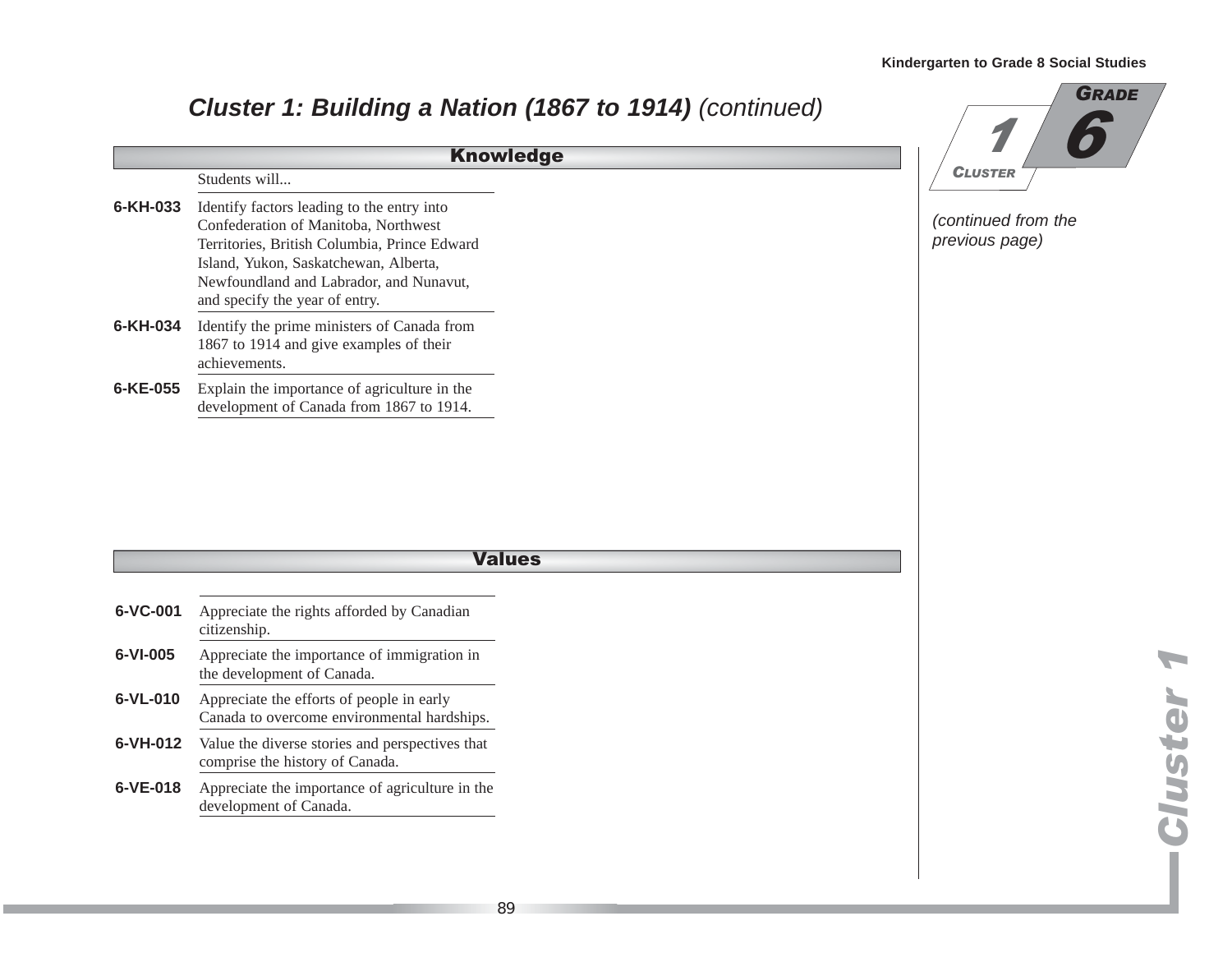

Students examine Canada as a newly emerging nation. This study includes a focus on the Winnipeg General Strike, the Depression, the causes and events of the two World Wars, and Canada's involvement in these wars. Students explore social, political, and economic changes that occurred during this period, such as women's suffrage, urbanization, and technological developments.

| <b>Knowledge</b> |                                                                                                                                                                             |                                                                                                                         |                                                                                                                                                                              |  |
|------------------|-----------------------------------------------------------------------------------------------------------------------------------------------------------------------------|-------------------------------------------------------------------------------------------------------------------------|------------------------------------------------------------------------------------------------------------------------------------------------------------------------------|--|
|                  | Students will                                                                                                                                                               |                                                                                                                         |                                                                                                                                                                              |  |
| 6-KC-003         | Recognize Remembrance Day as a<br>commemoration of Canadian participation in<br>world conflicts.                                                                            | $6-KG-042$                                                                                                              | Describe Canada's involvement in the Second<br>World War and identify its impact on Canadian<br>individuals and communities.<br>Include: internment of ethnocultural groups; |  |
| 6-KI-012         | Identify contributions of First Nations, Inuit,<br>and Métis peoples to Canada's war efforts.                                                                               |                                                                                                                         | the Holocaust.                                                                                                                                                               |  |
| 6-KL-024         | Give examples of the influence of the natural<br>environment on daily life for various groups<br>during the Depression.                                                     | $6 - KP - 046$<br>Describe the struggle for and identify<br>Manitoba and Canada.<br>Include: Famous Five (Emily Murphy, | individuals involved in women's suffrage in                                                                                                                                  |  |
| 6-KH-035         | Describe the causes, main events, and results of<br>the 1919 Winnipeg General Strike.                                                                                       |                                                                                                                         | Henrietta Muir Edwards, Louise McKinney,<br>Nellie McClung, and Irene Parlby).                                                                                               |  |
| 6-KH-036         | Identify the prime ministers of Canada from<br>1914 to 1945 and give examples of their<br>achievements.                                                                     | 6-KE-056                                                                                                                | Relate stories of the Depression and describe<br>its impact on Canada.<br>Examples: changes in agricultural practices,                                                       |  |
| 6-KH-037         | Describe changing roles for women in Canada<br>from 1914 to 1945.                                                                                                           |                                                                                                                         | development of the social safety net, new<br>political parties                                                                                                               |  |
| 6-KG-039         | Identify major causes and events of the First<br>World War.                                                                                                                 | 6-KE-057                                                                                                                | Give examples of the impact of technological<br>development on life in Canada from 1914 to                                                                                   |  |
| 6-KG-040         | Describe Canada's involvement in the First<br>World War and identify its impact on Canadian<br>individuals and communities.<br>Include: internment of ethnocultural groups. |                                                                                                                         | 1945.<br>Examples: electricity, telecommunication,<br>transportation, medicine, industrialization                                                                            |  |
| 6-KG-041         | Identify major causes and events of the Second<br>World War.                                                                                                                |                                                                                                                         |                                                                                                                                                                              |  |
|                  |                                                                                                                                                                             | <b>Values</b>                                                                                                           |                                                                                                                                                                              |  |
| 6-VI-006         | Value the contributions of various groups to the<br>development of Canada.<br>Examples: suffragettes, trade unions                                                          | 6-VG-014                                                                                                                | Appreciate the sacrifices that soldiers and other<br>Canadians made during the World Wars.                                                                                   |  |
| 6-VH-013         | Appreciate the struggles of past generations in<br>achieving the rights that people in Canada<br>enjoy today.                                                               |                                                                                                                         |                                                                                                                                                                              |  |

### **Cluster 2: An Emerging Nation (1914 to 1945)**

# **Cluster 2-**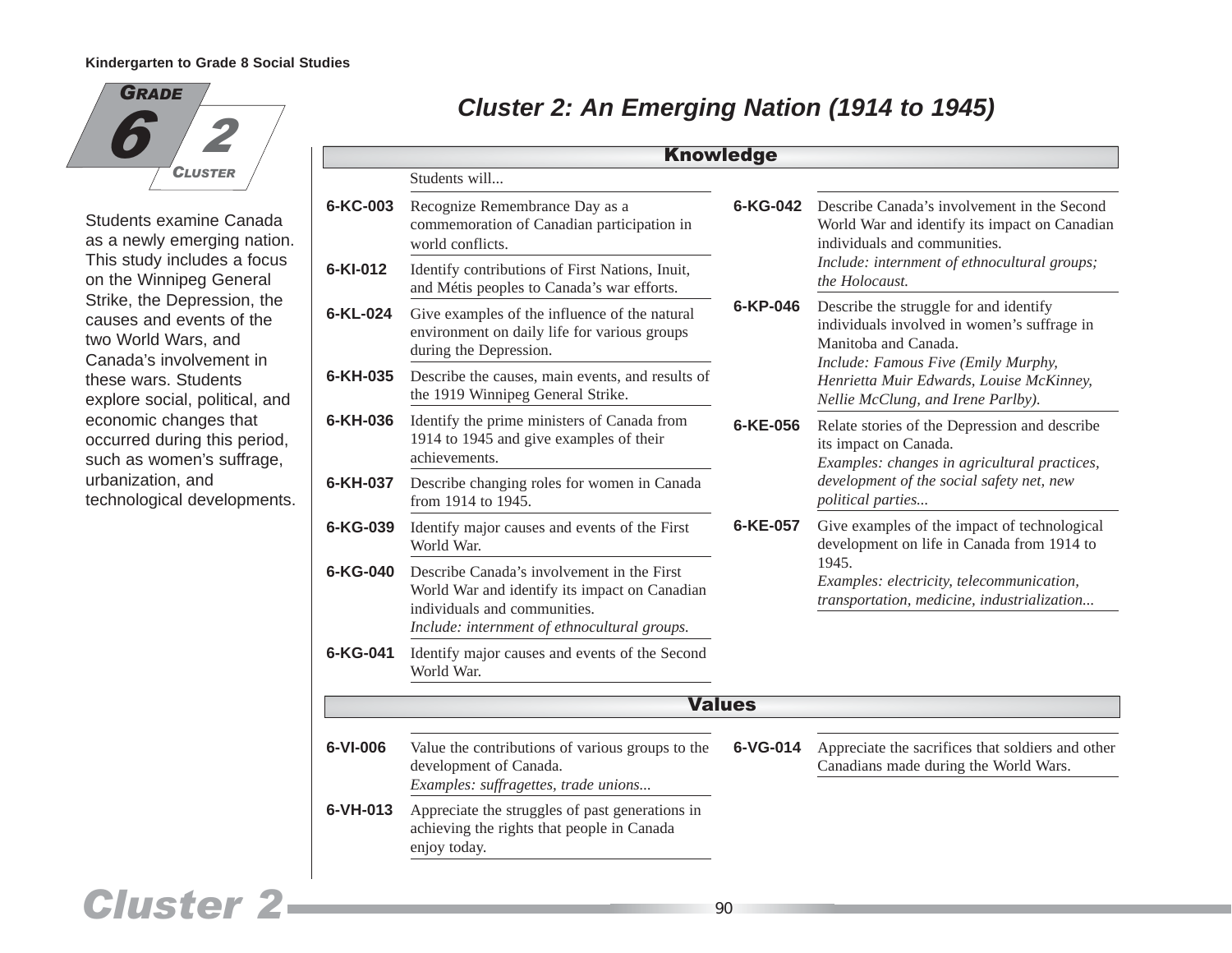**Kindergarten to Grade 8 Social Studies**

 $\boldsymbol{\beta}$ 

## **Cluster 3: Shaping Contemporary Canada (1945 to Present)**

|           |                                                                                                                                                                                                                                         | <b>Knowledge</b> |                                                                                                                                                                                                                               |
|-----------|-----------------------------------------------------------------------------------------------------------------------------------------------------------------------------------------------------------------------------------------|------------------|-------------------------------------------------------------------------------------------------------------------------------------------------------------------------------------------------------------------------------|
|           | Students will                                                                                                                                                                                                                           |                  |                                                                                                                                                                                                                               |
| 6-KI-013  | Identify historical reasons for bilingual and<br>multicultural policies in Canada.                                                                                                                                                      | 6-KG-043         | Give examples of Canada's involvement in<br>world conflicts since 1945.                                                                                                                                                       |
| 6-KI-013F | Describe the impact of the Affaire Forest on<br>the linguistic rights of Franco-manitobains.                                                                                                                                            |                  | Examples: Korean War, Cold War, Gulf War,<br>Bosnia, Afghanistan, international<br>peacekeeping                                                                                                                               |
| 6-KI-014  | Identify changes and developments regarding<br>Aboriginal rights in Canada from 1867 to the<br>present.<br>Examples: suffrage, changes to Status and<br>entitlement, self-governance, land claims, new<br><i>treaties</i>               | 6-KG-044         | Give examples of global events and forces that<br>have affected Canadians from 1945 to the<br>present.<br>Examples: international cooperation, relief<br>efforts, disease, environmental changes,<br>famine, refugee movement |
| 6-KI-015  | Give examples of changes to francophone<br>populations in Canada since Confederation.<br>Examples: characteristics, distribution                                                                                                        | 6-KG-045         | Give examples of Canada's participation in the<br>United Nations and other international<br>organizations.                                                                                                                    |
| 6-KI-015F | Identify events surrounding the creation of the<br>Division scolaire franco-manitobaine (DSFM).<br>Examples: Manitoba Schools Question, Bill<br>113, Article 23 of the Canadian Charter of<br>Rights and Freedoms, the Mahé Ruling, the | 6-KE-058         | Examples: the Commonwealth, La<br>Francophonie, Organization of American<br>States<br>Give examples of ways in which industry and<br>technology have changed life in Canada since                                             |
| 6-KL-025  | Manitoba Referral<br>Locate on a map of Canada the provinces,<br>territories, and capital cities.                                                                                                                                       |                  | 1945.<br>Examples: urbanization, transportation,<br>communication, education                                                                                                                                                  |
| 6-KH-038  | Identify the prime ministers of Canada from<br>1945 to the present and give examples of their<br>achievements.                                                                                                                          | 6-KE-059         | Give examples of inventions and technologies<br>created in Canada.<br>Examples: kayaks, snowmobiles, Canadarm,<br>insulin, canola                                                                                             |
|           |                                                                                                                                                                                                                                         | <b>Values</b>    |                                                                                                                                                                                                                               |
| 6-VI-007  | Value the cultural and linguistic diversity of<br>the Canadian community.                                                                                                                                                               | 6-VI-007F        | Value the French language and their<br>francophone heritage and culture.                                                                                                                                                      |
|           | <b>6-VI-007A</b> Value their First Nation, Inuit, or Métis<br>language, heritage, and culture.                                                                                                                                          | 6-VI-008         | Demonstrate respect for people of all cultures.                                                                                                                                                                               |



6

GRADE

forces, Canadian involvement in international organizations and world conflicts, and the impact of technological and industrial advancements. Students also study developments regarding Aboriginal rights and the evolution of Canada as a bilingual and multicultural nation.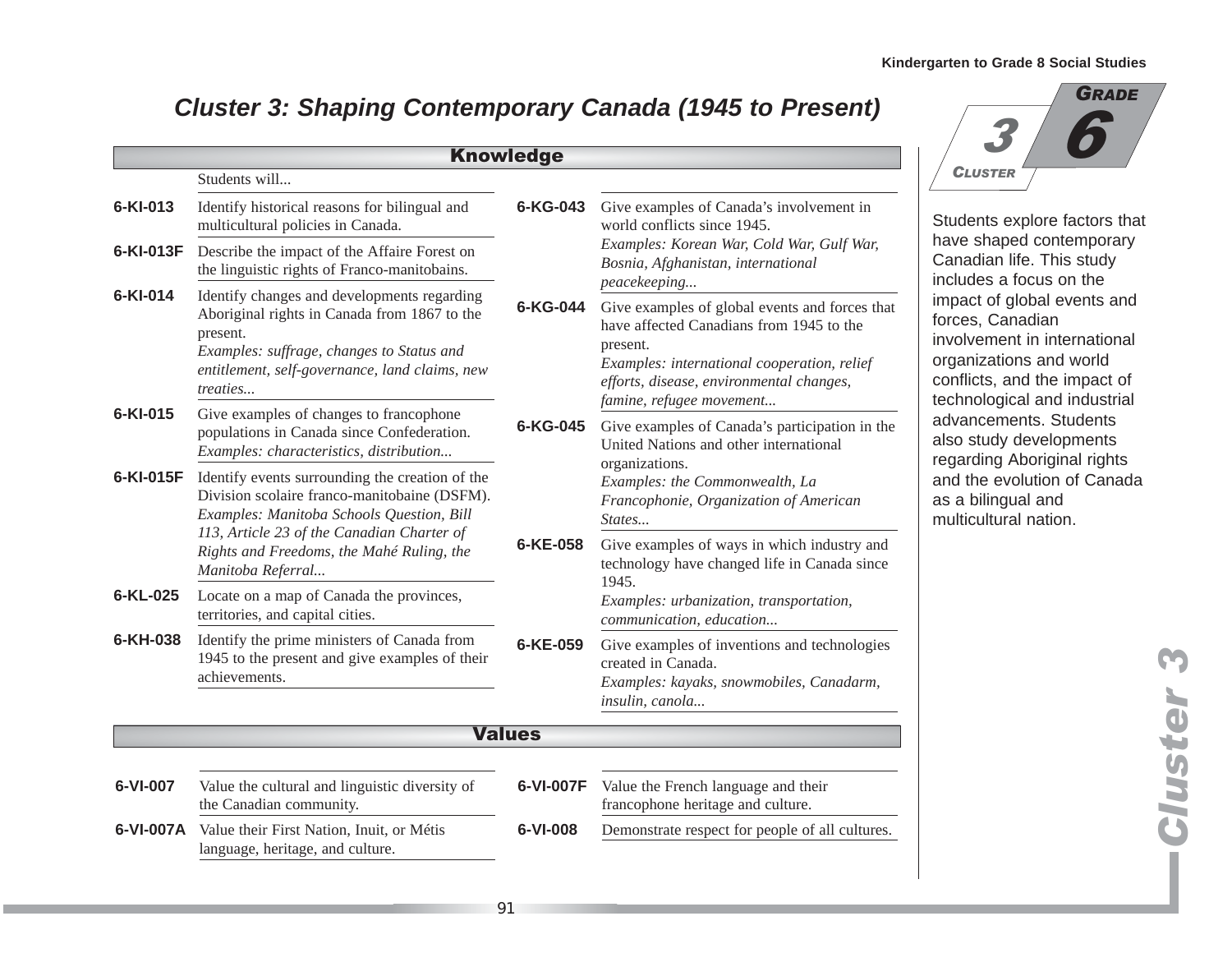

Students explore Canadian governance, citizenship, and identity, and the ideals, responsibilities, and rights of democracy. This study includes a focus on electoral processes, as well as federal, provincial, First Nations, and municipal governments, and the responsibilities of elected representatives. Students examine issues related to the protection and expression of culture and identity and the role of various groups and organizations in the promotion of identity and democratic rights. Students also consider the influence of the natural environment, as well as the contributions of past generations in shaping modern-day Canada.

### **Democracy, Diversity, and the Influence of the Past Cluster 4: Canada Today:**

|            |                                                                                                                                                                                                          | <b>Knowledge</b> |                                                                                                                                                                                                                                                                       |
|------------|----------------------------------------------------------------------------------------------------------------------------------------------------------------------------------------------------------|------------------|-----------------------------------------------------------------------------------------------------------------------------------------------------------------------------------------------------------------------------------------------------------------------|
|            | Students will                                                                                                                                                                                            |                  |                                                                                                                                                                                                                                                                       |
| 6-KC-004   | Identify the ideals of democracy and describe<br>the influence of democracy on quality of life<br>for Canadians.                                                                                         | 6-KI-020F        | <b>6-KI-020A</b> Identify the roles of Aboriginal organizations<br>and give examples of ways in which they<br>promote Aboriginal rights.<br>Examples: Assembly of Manitoba Chiefs,<br>Manitoba Métis Federation, Assembly of First<br>Nations, Métis National Council |
| 6-KC-005   | Identify rights and freedoms described in the<br>1982 Canadian Charter of Rights and Freedoms<br>and explain why they are important.                                                                     |                  |                                                                                                                                                                                                                                                                       |
| 6-KC-006   | Identify current issues related to citizenship in<br>Canada.                                                                                                                                             |                  | Describe the role of francophone organizations<br>and identify ways in which they promote                                                                                                                                                                             |
| 6-KI-016   | Describe factors that shape personal and<br>national identities and explain how they may<br>coexist.                                                                                                     |                  | francophone rights.<br>Examples: Société franco-manitobaine, Pluri-<br>Elles                                                                                                                                                                                          |
|            | Examples: social, cultural, linguistic                                                                                                                                                                   | 6-KI-021         | Identify various individuals from Canada's past<br>and present, and describe their achievements.                                                                                                                                                                      |
| 6-KI-016F  | Describe the influence of their social, cultural,<br>and linguistic choices on their francophone<br>identities.                                                                                          | 6-KL-026         | Describe the influence of the natural<br>environment on life in Canada.                                                                                                                                                                                               |
| 6-KI-017   | Describe characteristics that define Canada as a<br>country.<br>Examples: multicultural, bilingual, northern                                                                                             |                  | <b>6-KL-026A</b> Describe the influence of the land on their First<br>Nation, Inuit, or Métis identity.<br>Examples: values, beliefs, traditions, customs,<br>art, clothing                                                                                           |
| 6-KI-018   | Give examples of ways in which the<br>government helps protect Canadian identity.<br>Examples: Canadian content rules in the<br>media; support for the Canadian Broadcasting<br>Corporation and the arts | 6-KG-047         | Give examples of Canada's connections to<br>other regions of the world.<br>Examples: environmental, social, political,<br>economic                                                                                                                                    |
| $6-KI-019$ | Give examples from the arts and media that are<br>expressions of Canadian culture and/or identity.                                                                                                       | 6-KP-048         | Identify First Nations, Inuit, and Métis<br>perspectives regarding self-determination.                                                                                                                                                                                |
| 6-KI-020   | Identify various groups and organizations that<br>may contribute to personal identity.                                                                                                                   |                  | Examples: resource use, land claims, treaties,<br>government                                                                                                                                                                                                          |
|            |                                                                                                                                                                                                          | 6-KP-049         | Describe the main features of the Canadian<br>government.<br>Include: parliamentary system, federal<br>democracy.                                                                                                                                                     |

*(continued on the next page)*

# **Cluster 4**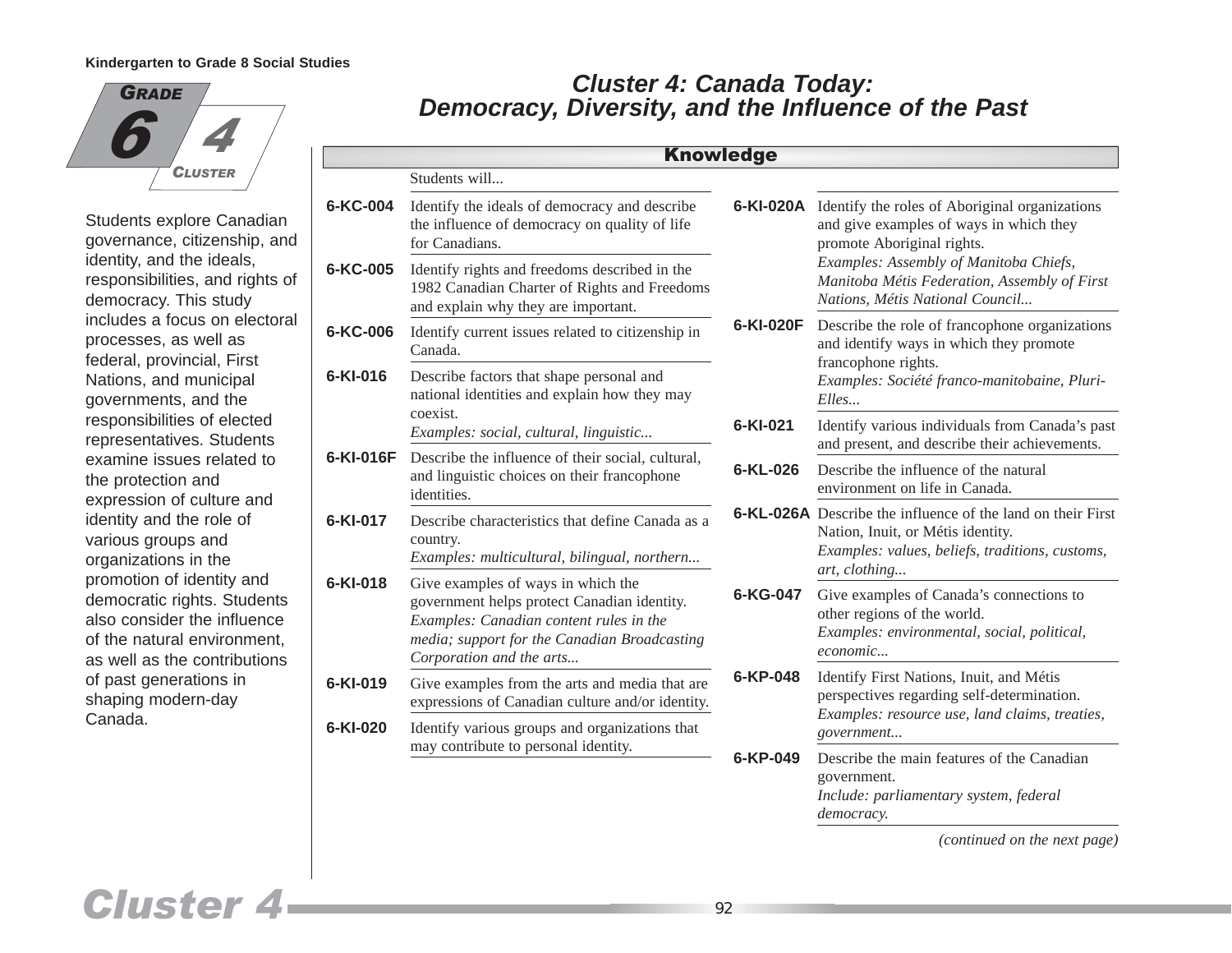### **Democracy, Diversity, and the Influence of the Past** (continued) **Cluster 4: Canada Today:**

|                |                                                                                                                                                                                                               | <b>Knowledge</b>                                                                                                                                                 |                                                   |
|----------------|---------------------------------------------------------------------------------------------------------------------------------------------------------------------------------------------------------------|------------------------------------------------------------------------------------------------------------------------------------------------------------------|---------------------------------------------------|
|                | Students will                                                                                                                                                                                                 |                                                                                                                                                                  |                                                   |
| 6-KP-050       | Define the term <i>political party</i> and identify<br>political parties and their leaders in Canada.                                                                                                         | <b>6-KP-053A</b> Identify and describe the main responsibilities<br>community.<br>6-KP-054<br>Canada and propose solutions.<br>Examples: poverty, racism, sexism | of elected representatives of their Aboriginal    |
| $6 - KP - 051$ | Describe characteristics of the electoral<br>processes in Canada.                                                                                                                                             |                                                                                                                                                                  | Identify factors that contribute to inequities in |
| 6-KP-052       | Identify the main responsibilities of municipal,<br>provincial, First Nations, and federal<br>governments in Canada.                                                                                          |                                                                                                                                                                  |                                                   |
| 6-KP-053       | Identify elected or appointed municipal,<br>provincial, and federal government<br>representatives and describe their main<br>responsibilities.<br>Include: Governor General, Manitoba<br>Lieutenant-Governor. |                                                                                                                                                                  |                                                   |



(continued from the previous page)

| <b>Values</b> |                                                                                                                             |            |                                                                          |  |
|---------------|-----------------------------------------------------------------------------------------------------------------------------|------------|--------------------------------------------------------------------------|--|
| 6-VC-002      | Be willing to support the ideals of democracy<br>and contribute to local democratic processes.                              | 6-VI-009   | Appreciate the arts as important expressions of<br>culture and identity. |  |
|               | Examples: school or community projects,<br>student councils                                                                 | $6-VL-011$ | Value the natural environment.                                           |  |
|               | <b>6-VC-002A</b> Be willing to participate in democratic<br>processes to protect and affirm their<br>Aboriginal identities. |            | <b>6-VL-011A</b> Respect the spiritual dimension of nature.              |  |
|               |                                                                                                                             | $6-VG-015$ | Appreciate Canada's interdependence with<br>other regions of the world.  |  |
| 6-VC-003      | Appreciate the struggles and achievements of<br>past generations in shaping Canada.                                         | 6-VP-016   | Respect authority when it is consistent with<br>democratic ideals.       |  |
| 6-VC-004      | Appreciate the benefits of living in Canada.<br>Examples: freedoms, education, health,<br>safety                            | 6-VP-017   | Be willing to support solutions to address<br>inequities.                |  |

**Cluster 4 Custer 4**